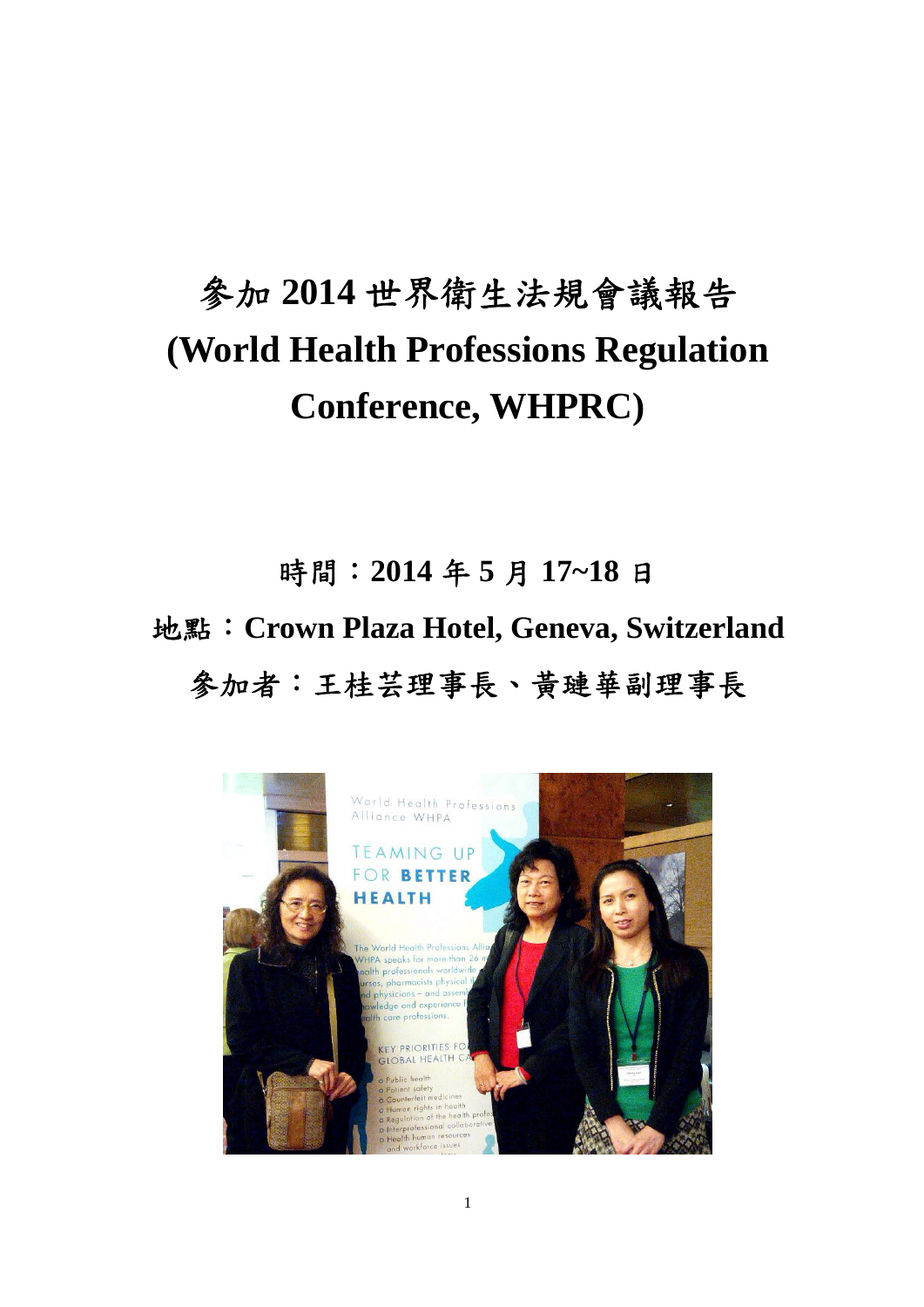### 前言

開完 3 又 1/2 天 NNA 及 Triad 的會議後,接著 1 天半是第三屆世界衛生人員聯盟 (World Health Professional Alliance, WHPA),由國際醫學會(WMA)、國際牙醫會(FDI)、國際藥學會 (FIP)、國際物治學會、國際護理協會(ICN)組成,每三年舉辦一次。主要目標是團隊合作促 進健康(Teaming Up for Better Health),為全世界 24600 萬健康專業人員代言,在促進全球健 康照護議題的先後順序是民眾健康、病人安全、偽藥、人民的健康權、健康專業法規、專業 間的合作、健康人力資源及人力議題與健康照護體系。此次會議為第三屆世界衛生法規會 議,主題為衛生法規:民眾福祉的挑戰 (Health professional regulation: facing challenges to acting in the public interest), 共 52 國 200 餘人參加,參加人員的背景涵蓋醫、牙、藥、護、 物治等衛生專業人員,針對健康專業法規作專題報告及經驗交流。針對會議的內容提出重點 與大家分享。

## 會議經過

## 第一天

5月17日下午由 ICN 理事 Marlene Smadu 揭開序幕,第一場的主題為衛生專業法規面臨 的挑戰(challenges facing health professional regulation)。法規(Regulation)、 社經福利(Social Economic Welfare)及專業實務(Professional Practice)是 ICN 的 3 大主軸(pillars)。

 首先由來自 Portugal 的 Gills Dussault 主講「Challenges facing health professional regulation」,他是 Professor of Institute of Hygiene and Tropical Medicine。當民眾的需求(needs and demands)改變時,衛生專業人員的教育訓練也要有所因應,同時要因應科技進步而更有 效率。由於專業人員異動(mobility)頻繁,必須以法規規範確保品質與法律責任。尤其是要提 供全民利便(equitable access)的服務,意即教育、招募和留任足量的專業人員,符合專業標準 及民眾期待,故面對的挑戰則包括如何促進可得到的(如混合照護模式、照護範疇)、教育及 訓練的內容/方法、專業的選擇、執業場所的選擇及照護的品質(監測及評量)。 針對以上所提,需考量的法規議題如下:

- 1) 由誰規範(自已或其他)
- 2) 自我負責的機制(透明化?)
- 3) 訂定什麼法規(標準化 v.s 具彈性)
- 4) 由誰付費
- 5) 使用者角色(國家之差異性?)。

以整體而言,其顯示的訊息包括是要對全民提供較好的健康服務以達到較好的健康結果;需 要強且永續的健康人力,且要有動機及有能力及永續的政治決策者及專業的認同。

 接著藥師 John Chave 主講「European responses to challenges facing health professional regulation」。好的服務才能有好的全民健康。目前面對的挑戰是因被認證較慢故不鼓勵遷涉、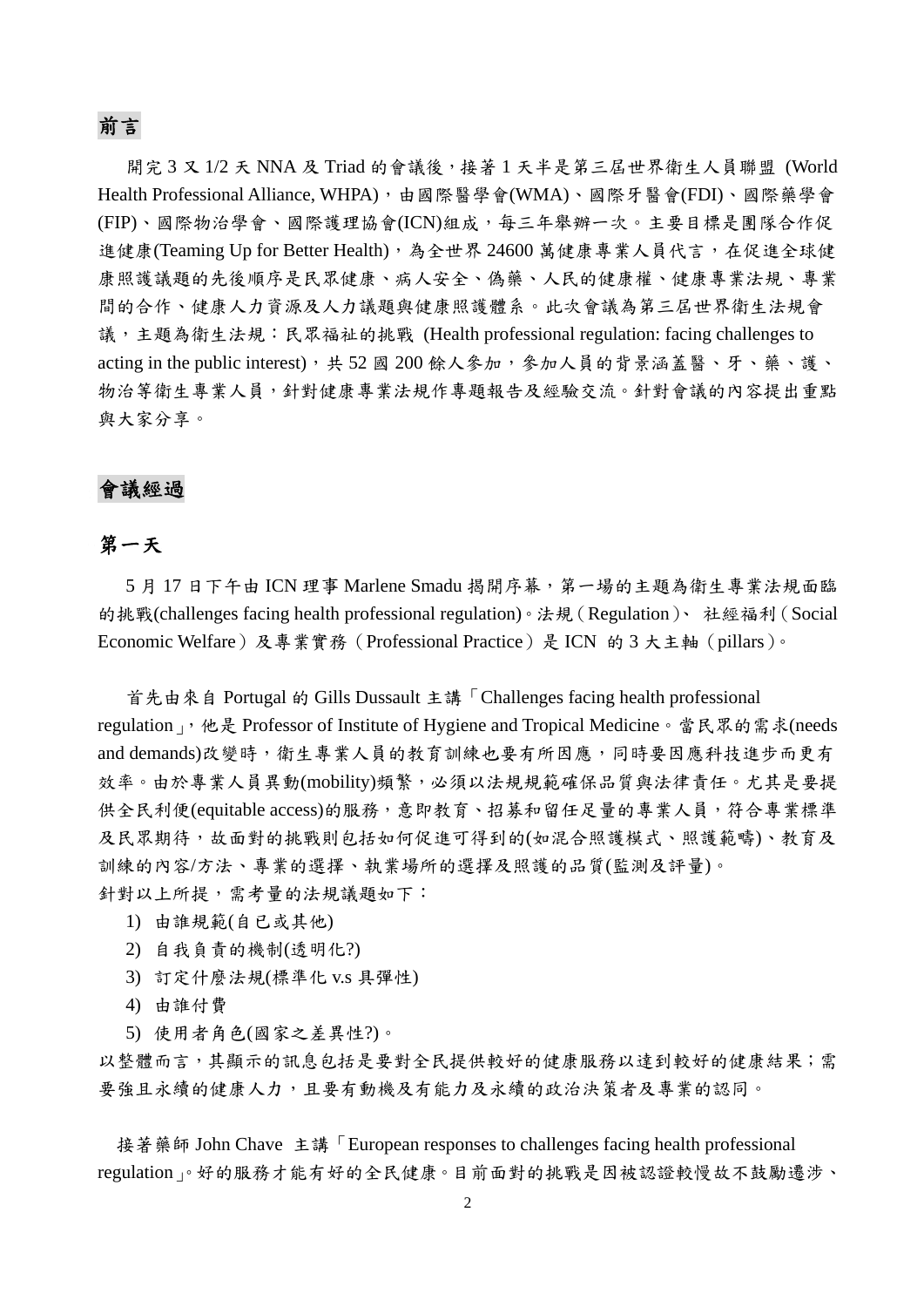語言能力不足而影響病人安全及無法有效改善健康專業人員的工作機會,故有歐洲醫事人員 卡(European professional card)及提醒機制、語言測驗等,以確保增加利便性及服務品質。

 緊接著由世界醫學會 WMA 的法律顧問(legal advisor) Annabel Seebohm 主講衛生法規的 全球性衝擊(The impact of standardization initiative in Europe and global lessons for health professional regulation)。沿用國際貿易協定(International Trade Agreements),歐盟主導的衛生 法規對全球帶來衝擊。依照 Lisbon 協定(Treaty of Lisbon),歐盟尊重其成員國家的衛生政策 和醫療保健服務。

 Uganda 的精神科醫師 Margret Mungherera 主講「Key challenges and experiences of health practitioner regulation in Africa, evolving scopes of practice and interprofessional collaboration」。非洲的主要挑戰是對專業自主、臨床獨立及自律,並體認是權利也是義務。 藉由區域合作,允許非洲內的專業移民。人力短缺、強化專業團體的功能、性別平等、職場 暴力、慎選學生、倫理教學是有待努力的方向。

## 第二天

 5 月 18 日上午第二場主題為從能力導向到法規規範「Lessons from the evolution of competence based approaches to regulatory function」。首先由心理師 Rhona Flin 主講「Safe in their hands? Non-technical skills and competence assessment  $_1$ 。許多關係到人身安全的工作,與 團隊合作、時間壓力及複雜的科技有關。不只需要技術性技能(technical skills),也需要非技 術性技能(non-technical skills,NTS)。NTS 源自於歐洲飛安,是指「完成技術性技能,確保 安全有效的工作成果,所需要的認知、社會及個人資源技能」。這並不是甚麼新技巧,卻是 最佳實務所必備,包括:情境認知、決策、團隊合作和領導,外科醫師和麻醉醫師都訂有 NTS。

 來自 Jamaica 的護理教授 Una Reid 主講規範安全的服務品質「Experience of approaches to measuring and regulating safety and quality of practice - challenges and successes  $\frac{\triangle}{6}$  為確保民眾 福祉,衛生專業人員透過法規進行自律(self-regulatory),執業的安全透過幾個機制把關,首 先是教育機構評鑑、實習的認定、執照考試、繼續教育及認證。它規範所有的醫事人員,確 保執業資格,醫護互相承認(Mutual Recognition Agreement),也確保專業知識與當代同步, 取得供需平衡,採預應式(proactive)危機管理,確保服務品質。

 來自 South Africa 的藥師 Hazel Bradley 主講醫事人員的共同經驗「Shared experiences between different health professions in an emerging health system」。健康專業人員主要核心能力 包括提供以病人為中心的照護、跨專業的工作模式、採用實證為基礎的照護、推動品質促進 及應用資訊。開業藥師可扮演多重角色:藥事服務、公共衛生、管理、領導、衛生教育,尤 其是發展領導與管理的能力。